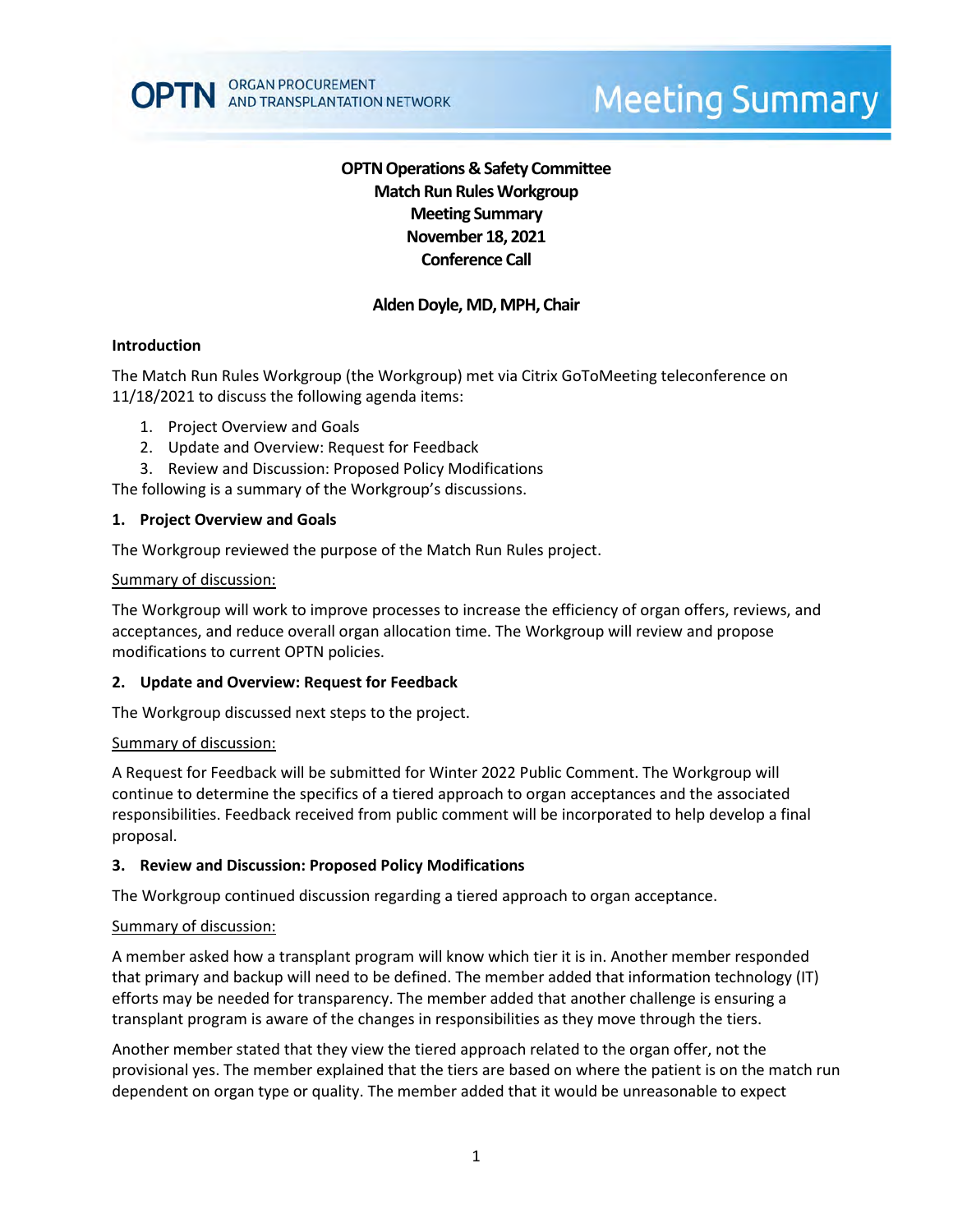transplant programs to spend money on running a physical cross match as an obligation to put in a provisional yes.

A member suggested that the match run could be color-coded, and as a transplant program changes tiers, so does the associated color. Another member asked if the organ offer system has the functionality to send text messages as notifications. IT staff responded that there is functionality where a transplant program can opt to receive text message instead of email notifications. IT staff added that there is a project working to provide chat features in DonorNet, as well as enhancing notifications in general. The member requested a presentation on this work.

A member stated that the Workgroup may need recommendations from IT staff on how best to utilize notifications as transplant programs move through the proposed tiers. The member stated that it is important to consider how to not overwhelm transplant programs with notifications while ensuring they are aware of their place within the tiers and the associated responsibilities.

The Workgroup agreed that consulting with a decision maker should be included in the responsibilities of tier I. The Workgroup agreed that assessing candidate suitability and candidate availability be included in either tier I or tier II.

A member stated that the term "back up" needs to be clearly defined. The member cautioned combining the terms "tier II" and "back up", especially since "back up" is not well defined. A member suggested defining "back up" as back up to the acceptance.

Another member stated that the formal expectations do not need to be included in regular transplant program evaluation. The member explained that adding formal expectations into policy will give organ procurement organizations (OPOs) that mechanism to report should they find a transplant program has not abided by the formal expectations and slowed the allocation process. The member added that a mechanism, similar to the Patient Safety Portal, may need to be developed in order for follow up to occur.

A member stated that the tiered approach should not change the time limits for evaluation. The member explained that as a transplant program moves through the tiers, the time limits should not reset or change.

Another member stated that organ-specific committees should provide input on how the threshold of tiers should vary by its organ type or quality.

The Workgroup agreed that more input from the human leukocyte antigens (HLA) community is needed regarding the workload associated with virtual crossmatch. Additionally, input from OPOs on providing specimens for crossmatching is needed.

A member stated that patient education will be necessary if transplant programs become required to assess patient availability. The member explained that patients may not be accustomed to being called until an offer is primary, so education and communication will be important for understanding changes in efficiency and in setting expectations.

## Next Steps:

The Workgroup will continue to discuss policy modifications related to organ offer and acceptances.

## **Upcoming Meeting**

• December 16, 2021 (teleconference)